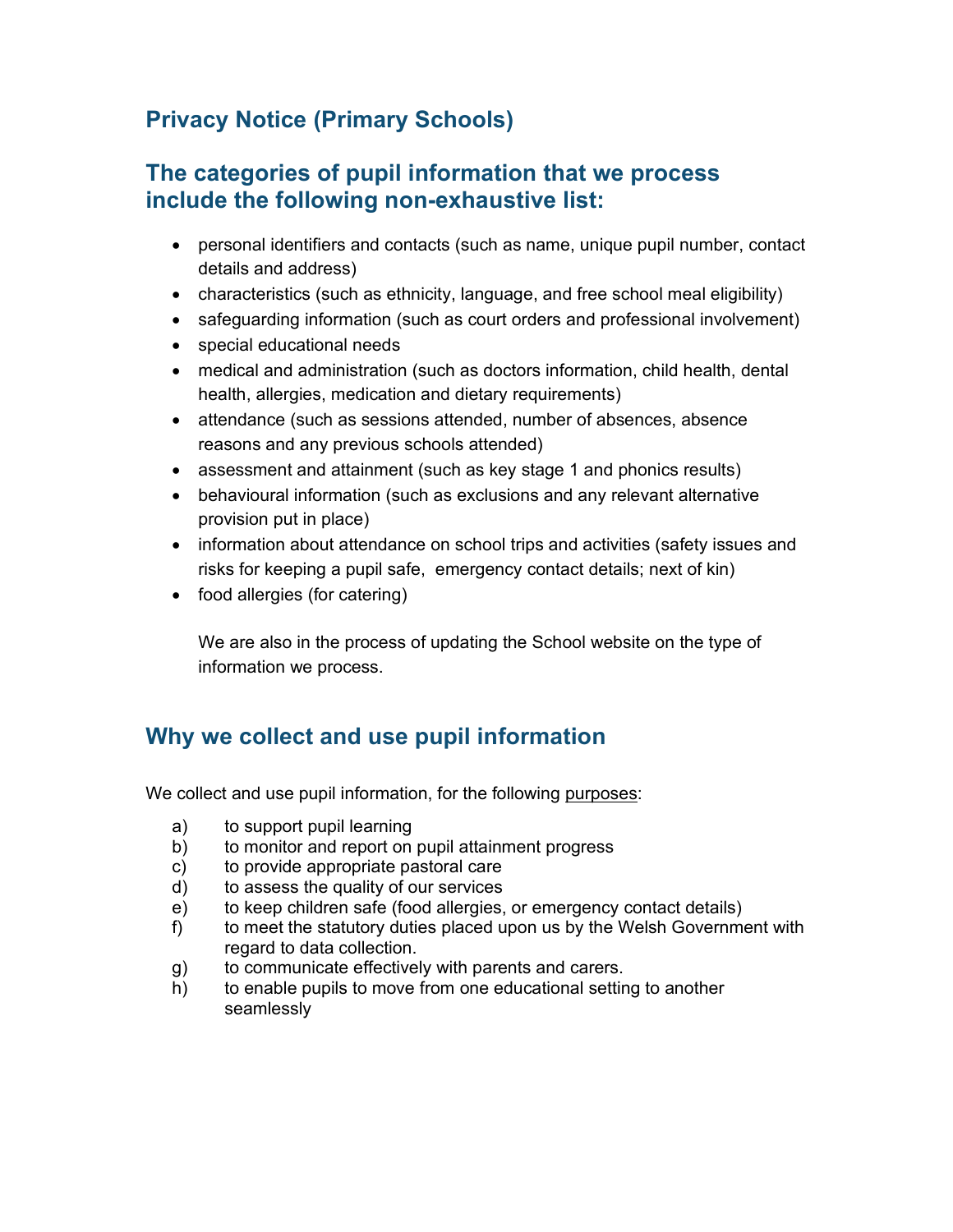Under the General Data Protection Regulation (GDPR), the lawful bases we rely on for processing pupil information will usually be the following:

- As data controller, the School uses the information received for the purposes listed above to enable us to carry out data processing necessary for the performance of a task carried out in the public interest and in the exercise of official authority or where we have a legal obligation to process.
- In addition, concerning any 'special category data', where the processing is necessary for reasons of substantial public interest; or where we have obtained explicit consent.

## **How we collect pupil information**

We collect pupil information via admission forms or registration forms completed at the start of school years; via 'common transfer files', or file transfer from a previous school.

Pupil data is essential for the schools' operational use. Whilst the majority of pupil information you provide to us is mandatory, some of it requested on a voluntary basis. In order to comply with the data protection legislation, we will inform you at the point of collection, whether you are required to provide certain pupil information to us or if you have a choice in this.

#### **How we store pupil data**

We hold pupil data securely for the set amount of time shown in our data retention schedule. For more information on our data retention schedule and how we keep your data safe, please visit the school website for the latest information. We are required to retain certain educational information until a pupil's 25<sup>th</sup> birthday for example.

### **Who we share pupil information with**

We routinely share relevant pupil information with:

- schools that the pupils attend after leaving us
- our local authority
- Welsh Government
- NHS /school nurse , either directly or via the local authority such as for immunisation programmes.

## **Why we regularly share pupil information**

We do not share information about our pupils with anyone without consent unless the law and our policies allow us to do so. Where appropriate we will aim to have a formal Information Sharing Protocol in place and have made a commitment to developing these in accordance with national standards laid down by the Welsh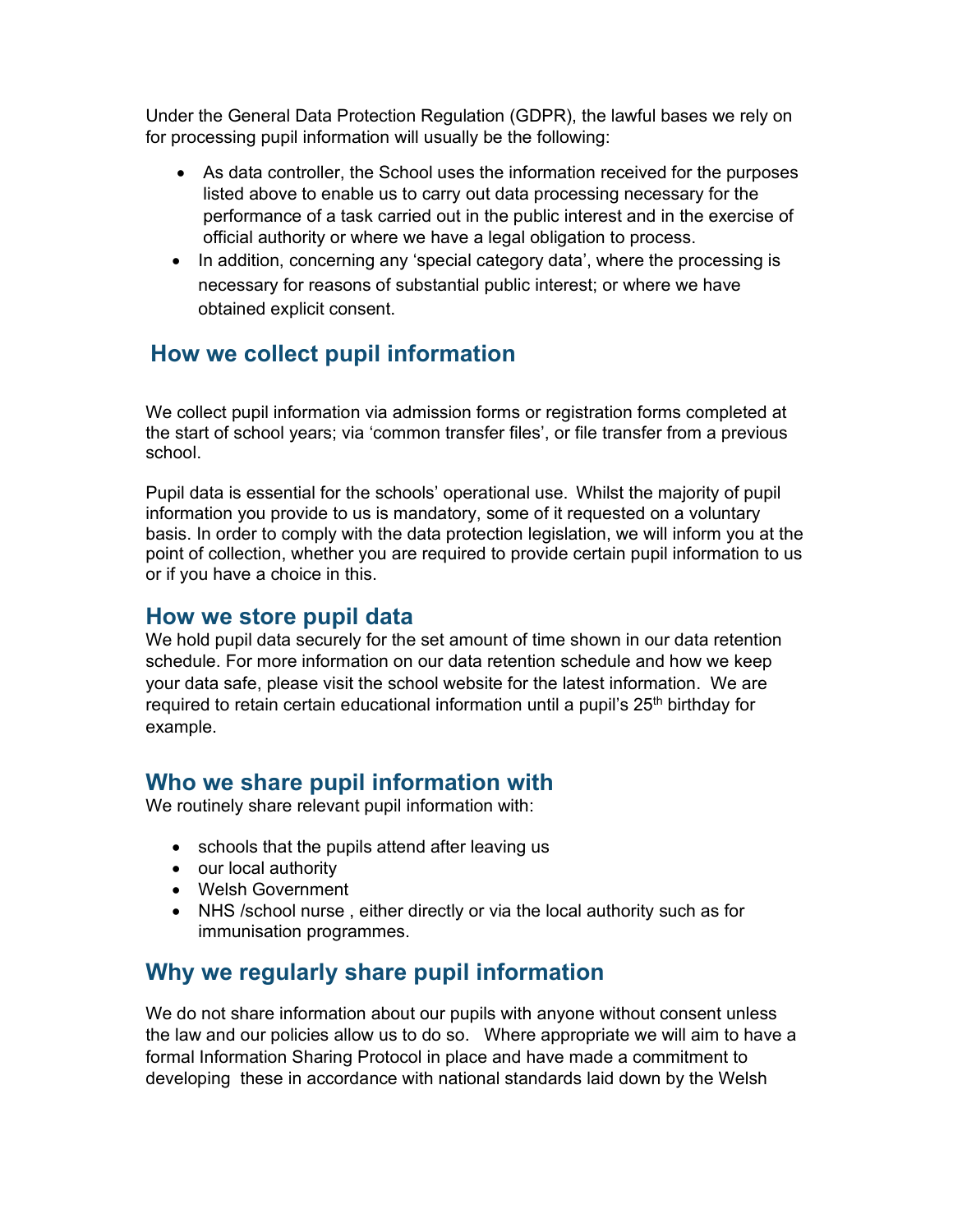Government's Wales Accord on the Sharing of Personal Information (WASPI) see www.waspi.org

#### **Welsh Government**

The Welsh Government collects personal data throughout a pupil's school life from educational settings and local authorities via various statutory data collections such as:

- **Pupil Level Annual School Census (PLASC)**
- Educated other than at school (EOTAS) pupil level collection
- National data collection (NDC)
- **Attendance collection**
- Welsh National Tests (WNT) data collection
- Post 16 data collection

In addition to the data collected as part of PLASC, the Welsh Government and Local Authorities also receives information regarding National Curriculum assessments, public examination results, and attendance data at individual pupil level which comes from Schools and /or Awarding Bodies (e.g. WJEC).

We are required to share information about our pupils with the Welsh Government either directly or via our local authority for the purpose of those data collections, under The Pupil Information (Wales) Regulations 2011.

Why do we share this data with the Welsh Government?

The pupil data that we lawfully share with the Welsh Government through data collections:

- underpins school funding, which is calculated based upon the numbers of children and their characteristics in each school.
- informs 'short term' education policy monitoring and school accountability and intervention (for example, school GCSE results or Pupil Progress measures).
- supports 'longer term' research and monitoring of educational policy (for example how certain subject choices go on to affect education or earnings beyond school)

All data is transferred securely and held by the Welsh Government under a combination of software and hardware controls.

For more information please visit the Welsh Government website on www.gov.wales/School Data</u> and in particular the privacy notice entitled:

What we do with the education related information that we receive from schools and/or local authorities about children and young people.